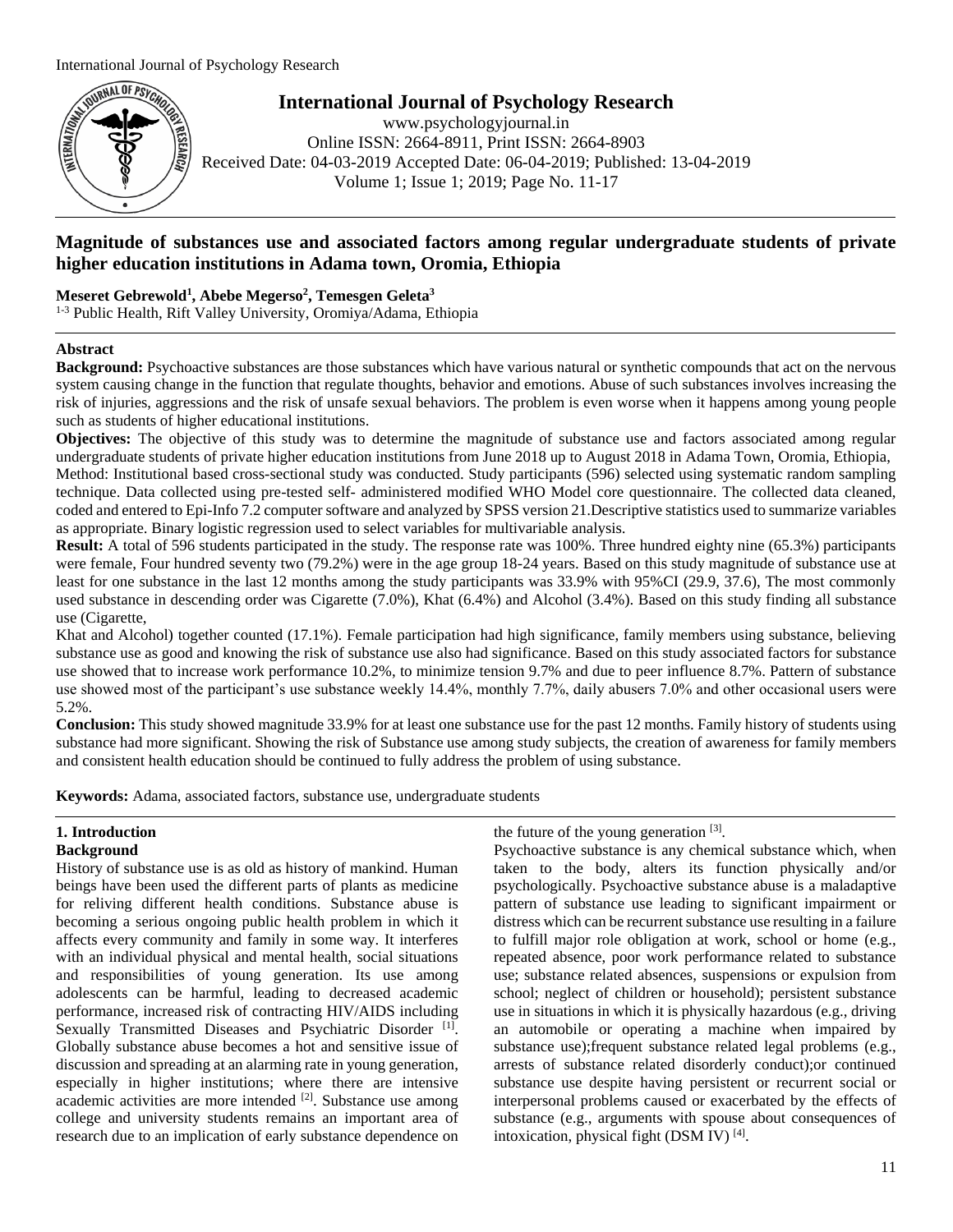There are many reasons that adolescents use substances, including the desire for new experiences, simple peer pressure to relieve of stress, social acceptance, lower educational level of parents, and the desire to attain high personality profile [5].

Substance abuse was a major health issue such as Khat (Fresh Leaves and shoots of Catha edulis), Cigarette and Alcohol have been used for long time by human beings and brought a leading cause of public health issue. The health of young people is the most important factor in the promotion and preservation of the health of the population as a whole because it determines the overall level of population of health in short term [6].

Substance abuse associated with a wide range of negative health consequences and affecting socio-economic of the community globally. Use of substance happens in all levels of society but more spreading in young generation (1). Globally there were about 190 million substance abusers out of these substance abusers around 40 million serious illness or injuries were observed each year. Substance abuse increasing as period goes. Current research showed that the use of substances have extensively increased particularly in developing countries  $[7]$ .

The consequences of substance abuse ranges from causing accidents, injuries, and violence's to chronic illness such as dependence, cardiovascular diseases, HIV/AIDS, Hepatitis and Variable Cancers. More over Physical and Psychological problems resulting in increasing health care costs. This all significantly leads to social, educational, criminal justice and loss of productivity costs worldwide [8].

Substance abuse among youth has been worldwide epidemic that influences negatively on the health sector as well as the family and society. Early student life is a time of tremendously high motivation to confirm to the behaviors, values and attitudes that are valued by the youth culture. They observe their peers behavior and alter their own behavior with their peers norms and expectations. This compliance with perceived peer norms can however lead to increased cigarette smoking, alcohol drinking and drug use [9].

University study is a period when students experience independence and freedom from direct adult and family supervision, self-decision making, and intense academic pressure, share living quarters with strangers form new social groups, balance social engagement with academic and other life responsibilities, and may exposed to normative values valued by the use culture that differ from parental values [10].

The magnitude and associated factors of substance use among young adults are not well known, especially in private higher education institutions of regular undergraduate students.

There are few studies regarding the prevalence of substance abuse and associated factors in some private and public universities, in which there is no study published in my area. Therefore, this study will be intended to fill this gap by assessing the magnitude and associated factors, assist the institutions to develop appropriate plan and intervention to reduce the problem and can serve as baseline for those who wish to conduct study on this area.

Substance use is a major Public Health issue. University students are important to every nation and their wellbeing and health are essential to national development. This study will be an input to researchers because it identifies the magnitude of substance use and associated factors among regular undergraduate students in private higher education institution in Adama Town.

The study improves coordination and cooperation by raising public awareness. Policy makers and Government officials will give a priority area in order to keep the young generation more productive. By having the magnitude and associated factors of substance use among young generation as their wellbeing is crucial to all societal level. There by, it focuses on protecting young people, reduce injuries and deaths from substance use related hazardous situations. The study brings an input by determining the associated factors on substance use in private higher education institutions of under graduate regular students.

## **2. Objectives**

## **2.1 General objectives**

To determine magnitude of substance use and associated factors among regular undergraduate students from June 2018 up to August 2018 in private higher education institutions in Adama Town.

## **2.2 Specific objectives**

- Determine magnitude of substance use among regular undergraduate students-in Adama private higher education institutions
- Assess factors associated with the substance use among regular undergraduate students-in Adama private higher education institutions

## **3. Methods**

## **3.1 Study Design and Period**

Descriptive Cross sectional quantitative Study design was conducted from June 2018 to August 2018 at East Shoa Zone Oromia Region, Adama Town, Ethiopia.

## **3.2 Source and Study Population**

### **Source Population**

All Regular Undergraduate Students of Private Higher Education Institutions in Adama Town were the Source of Population for the Study.

### **Study Population**

Study population for this research was all regular undergraduate students enrolled in Adama General Hospital Medical College, Genes Land College, Royal College and Unity University in Adama Town.

## **Inclusion and Exclusion Criteria**

### **Inclusion Criteria**

All students, within age group  $\geq$ 18 years were included in the study.

### **3.3 Sample size determination and Sampling Techniques Sample size determination for the magnitude**

The sample size  $(N=15267)$  primarily determined the magnitude of substance use among regular undergraduate students in private higher education institutions in Adama. Before sample size determination similar study done on different researches reviewed. The prevalence of substance use and associated factors was taken from study conducted in Mekelle town, Sheba University 2016, which was 45.5% utilized to determine sample size<sup>[5]</sup>. The required sample size of the study were determined by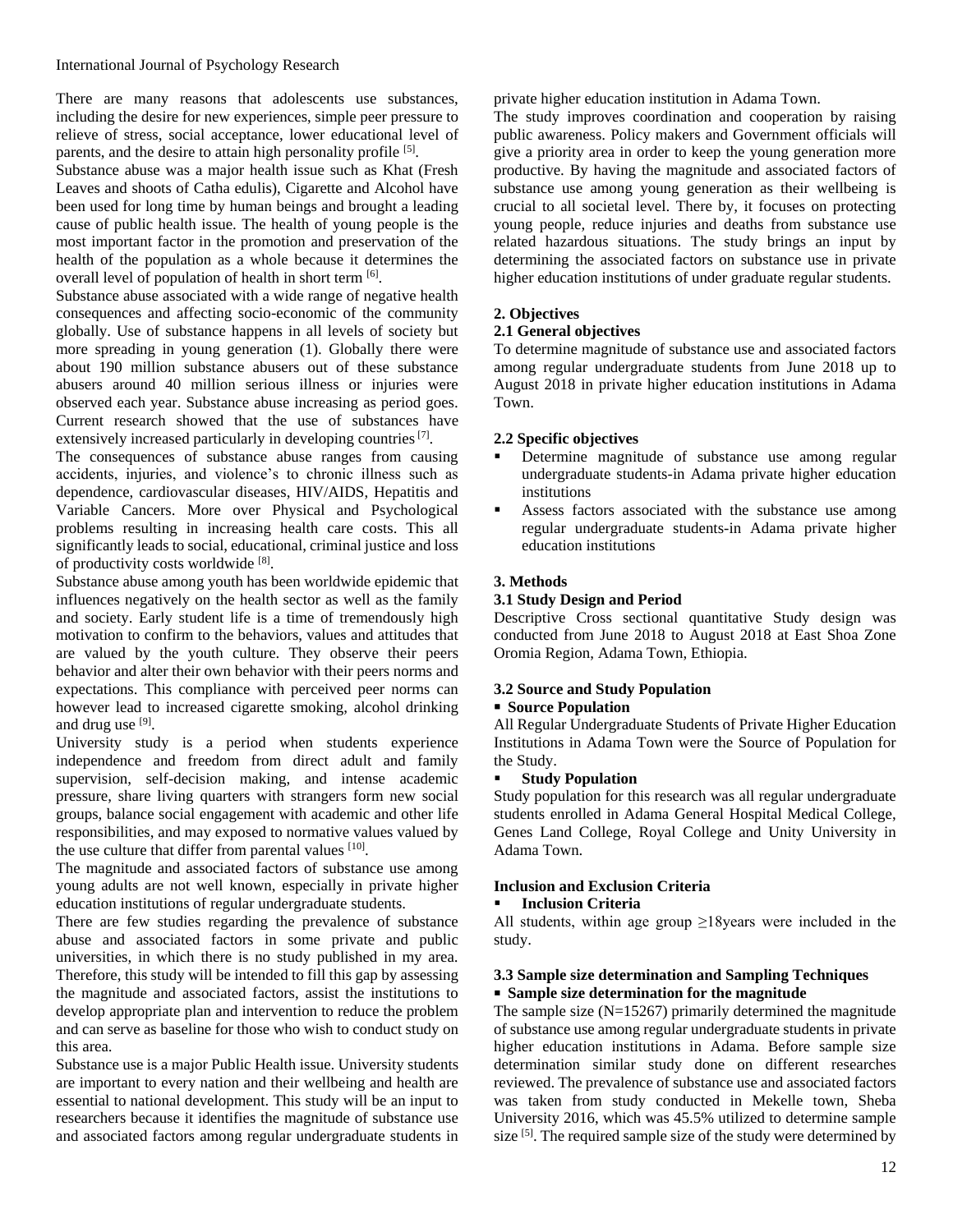using single population proportion formula considering the following assumption from: 95% confidence interval and 5% margin of error,

Where: **n**= sample size required for the study, =standard normal distribution  $(=1.96)$ 

**P**=the prevalence of at least one substance abuse  $=$  margin of error (5%)

## **Sampling Techniques**

From a total of 9 colleges (N=15267) private higher education institution students by lottery method 04 colleges were selected. From those selected colleges using systematic random selection by proportionate for each department list of students used by applying k, k+n, actual sample size (n=596) found.



**Fig 1:** Sampling Technique

### **3.5. Study Variables • Dependent Variables**

Substance Use

## **• Independent Variables**

Socio demographic factors, Family related factors and Economic Factors

## **3.6. Operational Definition**

Substance Use: referred to as the use of at least one of the substances alcohol, cigarette and khat in an individual's life time to alter mood or behavior.

Current User: Use of the substance at least once in the past 12 months.

Ever Use: Use of any substance at least once in a life time

## **3.7. Data collection**

Data collected by self-administered questioner that includes tools used to determine the magnitude of substance use and associated factors among regular undergraduate students of adama private higher education institutions. Data collected by trained TVET students for a period of 05 days. For each college one day used by having four data collectors, supervisor and one data entry clerk.

## **3.8. Data quality assurance**

The questioner designed and modified appropriately. The questioner translated to local language (Amharic and Ormiffa) to be understood by all participants and translated back to English. Training was given for data collectors and supervisors. Pre-test done three days before the start of the actual data collection at study area with 5% of the actual sample size at Rift Valley University Adama main campus. This was to avoid inconsistency and ambiguity.

The data collectors supervised and the filled questioner monitored daily by the supervisors and principal investigators for any challenging situations.

## **3.9. Data processing and analysis**

Socio demographic related factors (age, sex, religion, ethnicity, pervious residence, living alone, marital status).Family related factors (family history of substance use, family history of marital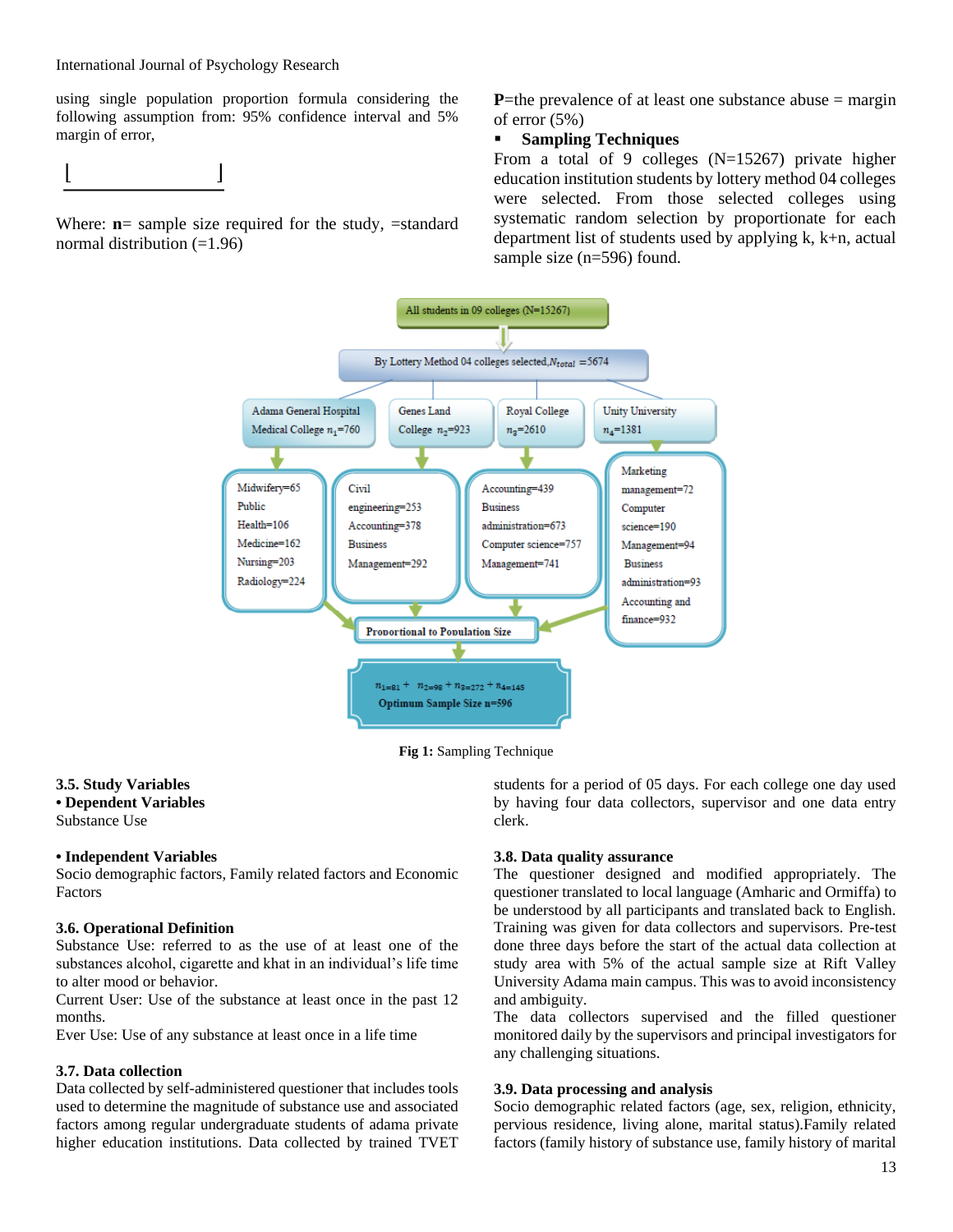status, family educational status), Socio cultural (Peer influencing factor, means of coping from stress and availability of substance) Economic related factors (pocket money).

### **3.10. Ethical consideration**

Ethical clearance was obtained from Rift Valley University Department of Public Health. The data collectors clearly explained the aims of the study for participant. Information collected after obtaining signed written consent from each participant. The right was given to the study participants to refuse or discontinue participation at any time they want and the chance to ask anything about the study. For the purpose of anonymity respondent's name not used at the time of data collection and all other personal information kept entirely anonymously and confidentiality were assured throughout the study period. Data collectors put their signature for they could obtain signed written consent for the participants. The principal investigator has commitment that findings used later based on the study objectives.

## **3.11. Data Dissemination**

The final report of the study submitted to Rift Valley University Department of Public Health. The result presented during thesis defense, as a partial fulfillment of MSC in Public Health. The result submitted for participated colleges and to be published for Journals.

### **4. Result**

**4.1. Socio-Demographic characteristics of study participants** Total of 596 study participants were involved with response rate of 100%.Three hundred eighty nine (65.7%) were females. The participants' age was non-normally distributed and median age of participants was 22 years with inter quartile range of 21-23 years. Majority of the participants, 472 (79.2%) were in age category of 18 to 24 years. The majority of participants 254 (42.6%) were Oromo. Out of the total participants 320 (53.4%) were Orthodox religion followers. Out of the participants the marital status 88.1% were single followed by 7.4% married. The participant living condition was calculated as living with family was 68.3% and living alone was 24.0%.

From Total participants 273 (45.7%) were from Royal College. The previous place of residence for the majority of respondents 217 (36.3%) were from Eastern part of Ethiopia. The prominent family occupational status was 137 (22.79%) Government employed, followed by 132 (22.1%) farmers. Families educational status in which fathers 94 (15.7%) and mothers 112(18.8%) were illiterate. Fathers 133 (22.3%) and Mothers 176 (29.5%) were at Primary educational level. Reports based on having pocket money, respondents answered "yes" were 391(65.6%).

**Table 1:** Socio-Demographic Characteristics of Adama Private Regular Undergraduate Higher Education Institutions (n=596) Oromia, Ethiopia,

| <b>Variables</b> | Frequency (n=596)  | Percentage (%)    |
|------------------|--------------------|-------------------|
|                  | <b>Sex</b>         |                   |
| Male             | 207                | 34.7              |
| Female           | 389                | 65.3              |
|                  | Age Group (Years)  |                   |
| $18 - 24$        | 472                | 79.2              |
| $25 - 31$        | 108                | 18.1              |
| $32 - 38$        | 15                 | 2.5               |
| 39 and above     | 1                  | 0.2               |
|                  | Ethnicity          |                   |
| Oromo            | 254                | 42.5              |
| Amhara           | 169                | $\overline{28.3}$ |
| Tigrae           | 62                 | 10.4              |
| Guragae          | 61                 | 10.2              |
| Other*           | 50                 | 8.4               |
|                  | Religion           |                   |
| Orthodox         | 320                | 53.7              |
| Muslim           | 118                | 19.8              |
| Protestant       | 117                | 19.6              |
| Catholic         | 27                 | 4.5               |
| Other**          | 14                 | 2.3               |
|                  | Previous Residence |                   |
| North Ethiopia   | 87                 | 14.6              |
| South Ethiopia   | 71                 | 11.9              |
| Central Ethiopia | 179                | 30.0              |
| East Ethiopia    | 217                | 36.3              |
| West Ethiopia    | 42                 | 7.0               |
|                  | Marital Status     |                   |
| Single           | 526                | 88.1              |
| Married          | 44                 | 7.4               |
| Separated        | 20                 | 3.4               |
| Divorced         | 6                  | 1.0               |

2018.

Other\* includes Gamo, Harari, Afar and Siltae, Other\*\* include Waqefeta and Joshwa wittiness.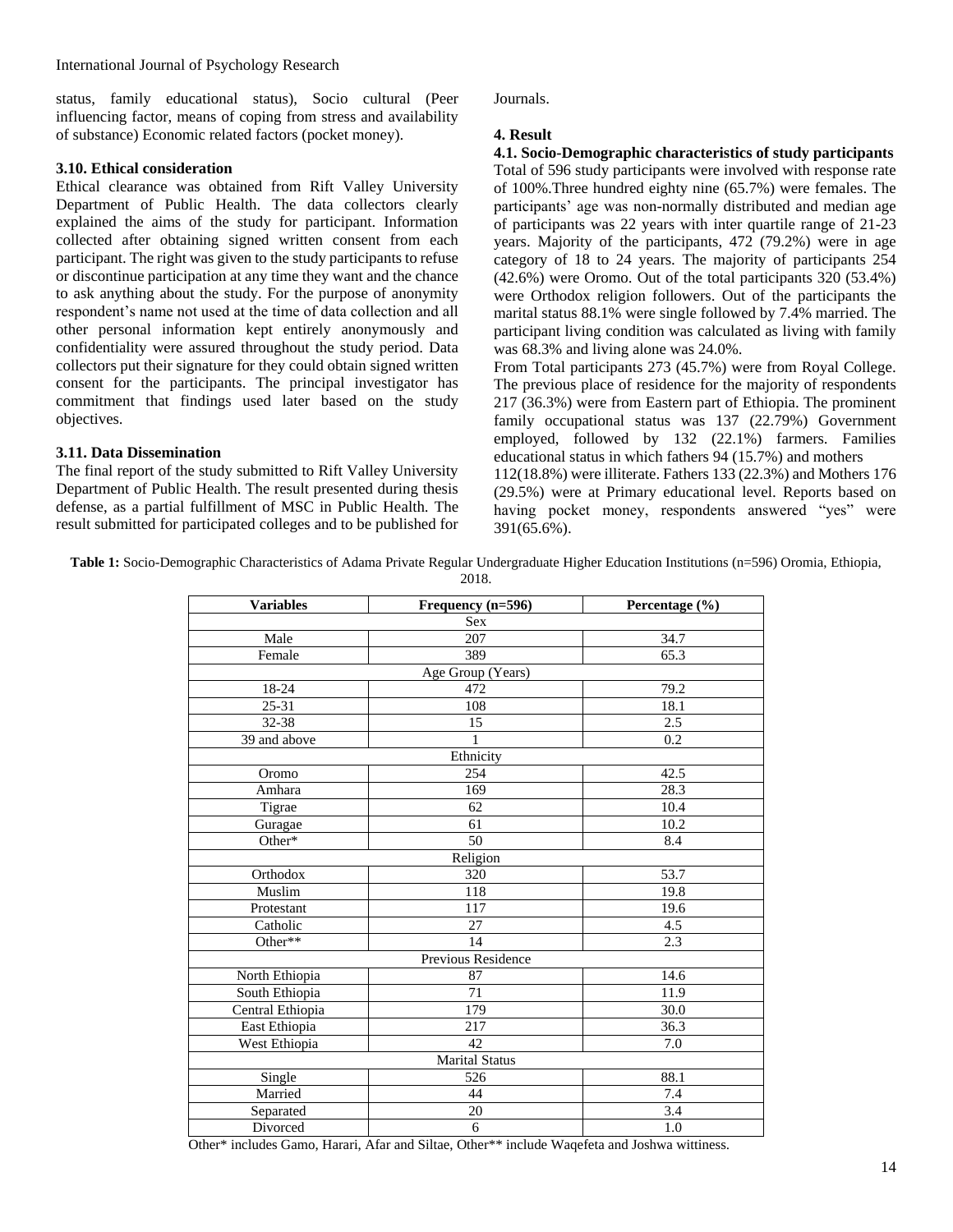### **4.2. Magnitude of Substance use**

Among the participants, 596 (33.9%) used at least one substance in the last 12 months. Therefore the magnitude of addict-able substance use among private college students was 33.9%; (95%CI: 29.9, 37.6), the study showed that 42(7.0%) of the participant had habit of smoking for the past 12 months. The study revealed 38(6.4%) chewed khat and concerning alcohol drinking habit, 20(3.4%) reported drank for the past 12 months. Concerning all substance use (Khat, Alcohol and Cigarette) showed that 102 (17.1%) used all together for the past 12 months.



**Fig 2:** Pie Chart Showing Types of Substance Use

### **4.3. Pattern of Substance use**

The participants were further asked about their habit of substance use. The report showed that 86(14.4%) used weekly and 46 (7.7%) monthly, 42 (7.0%) used daily and the rest other occasionally were 28(4.7%).

## **4.4. Reason for using substance**

Based on the participants respond, different reasons were mentioned for using substance. The respond for chewing khat were as follows, to minimize tension 13 (6.8%), to increase work performance 11(5.8%) and due to peer influence was 2(1.0%). Out of those participants who reported drank alcohol 10 (5.2) due to peer influence, 6(3.1%) were to minimize tension and 3(1.6%) to increase work performance. Regarding all substance use respondents reasoned to increase work performance 61(10.2%), to minimize tension 58 (9.7%), because of peer influence 52 (8.7%) and with other reasons were 31 (5.2%).



Fig 3: Pie Chart showing reason of substance use

### **4.5. Factors associated with substance use**

Initially different variables such as Age, Sex, and Marital Status, Family history of substance use, having pocket money, family occupational status, believing substance use as good and knowing the risk of substance use were considered for bivariate analysis. In the bivariate analysis the following variables showed a statistically significant association with substance use: Sex, knowing the risk of substance use, having family history of substance use and believing substance use was good. These variables were taken and analyzed together using multivariate logistic regression model.

After controlling for the effects of potentially confounding variables using multivariate logistic regression model, sex being female, knowing the risk of substance use, having family history of substance use and believing substance use as good were found to be statistically significant predictors of substance use. Being female had strong association with substance use [AOR 2.19, 95% CI: 1.34, 3.58]. Those students who had no family history of substance use [AOR 0.14, 95% CI: 0.09, 0.22] were less likely to use substance than those students with family history of substance use. The Odds of not knowing risk of substance use [AOR 0.38, 95% CI: 0.23, 0.64] were less likely to use substance than those who knew the risk. Students who didn't believe substance use as good [AOR (95%CI), 0.13 (0.07, 0.23)] were more likely to use substance than who believed substance use was good.

| Table 2: Bivariate and Multivariable logistic regression analysis showing factors associated with at least one substance use for the last 12 months |  |
|-----------------------------------------------------------------------------------------------------------------------------------------------------|--|
| among regular under graduate students of private higher education institutions in Adama Town, Oromia Ethiopia, 2018.                                |  |

|                                              | Substance Use for the last 12 months |     | <b>Odds Ratio</b>    |                       |  |  |  |  |
|----------------------------------------------|--------------------------------------|-----|----------------------|-----------------------|--|--|--|--|
| <b>Variables</b>                             | Yes                                  | No  | COR (95%CI)          | AOR (95%CI)           |  |  |  |  |
| Sex of the participants                      |                                      |     |                      |                       |  |  |  |  |
| Male                                         | 94                                   | 113 | 1:00                 | 1:00                  |  |  |  |  |
| Female                                       | 108                                  | 281 | $2.16(1.52,3.08)$ *  | $2.19(1.34, 3.58)^*$  |  |  |  |  |
| Pocket money of the participants             |                                      |     |                      |                       |  |  |  |  |
| N <sub>0</sub>                               | 48                                   | 157 | $0.47(0.32,0.69)$ *  | 0.65(0.39, 1.07)      |  |  |  |  |
| Yes                                          | 154                                  | 237 | 1:00                 | 1:00                  |  |  |  |  |
| Know the risk of substance use               |                                      |     |                      |                       |  |  |  |  |
| N <sub>0</sub>                               | 41                                   | 173 | $0.33(0.22, 0.48)^*$ | $0.38(0.23, 0.64)$ ** |  |  |  |  |
| Yes                                          | 161                                  | 221 | 1:00                 | 1:00                  |  |  |  |  |
| Participants family history of substance use |                                      |     |                      |                       |  |  |  |  |
| No                                           | 58                                   | 316 | $0.10(0.07, 0.15)^*$ | $0.14(0.09, 0.22)$ ** |  |  |  |  |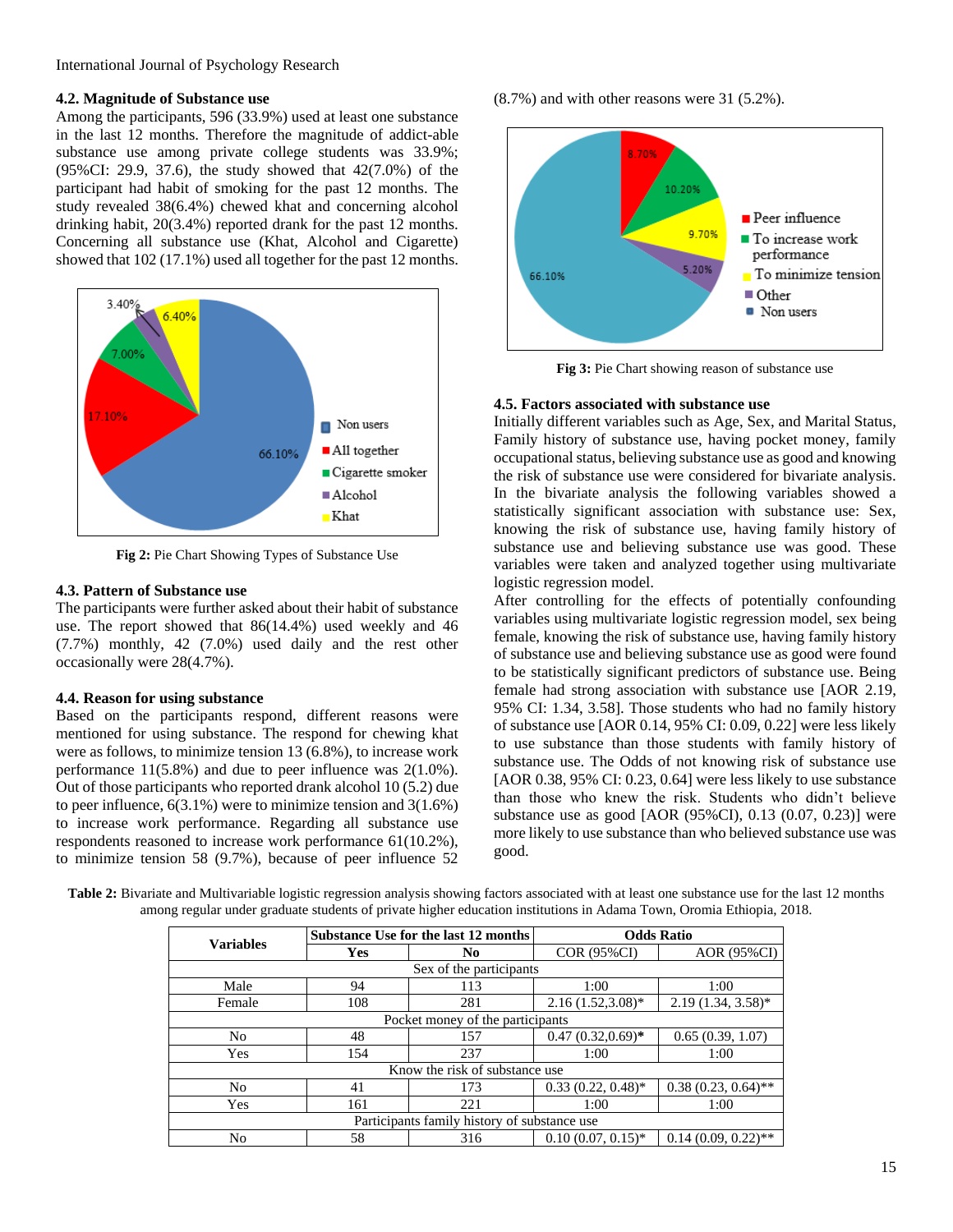### International Journal of Psychology Research

| Yes                              | 44    | 70                                 | 1:00                 | :00                   |  |
|----------------------------------|-------|------------------------------------|----------------------|-----------------------|--|
| Believing substance use was good |       |                                    |                      |                       |  |
| No                               |       | 369                                | $0.08(0.05, 0.14)^*$ | $0.13(0.07, 0.23)$ ** |  |
| Yes                              |       | ت                                  | 1:00                 | :00:                  |  |
| $\cdot$<br>- - - - -             | $  -$ | $\sim$ $\sim$ $\sim$ $\sim$ $\sim$ | $0.0011 \pm 0.01$    |                       |  |

∗Statistical significance, **NB**: \*p-value < 0.05, **\***\*p-value < 0.001, 1: Reference

**Note**:-variables not entered in the model because they were not found significant in bivariate analysis.

### **5. Discussion**

This institutional based cross sectional study showed the overall magnitude of substance use for at least one substance was 33.9%.The most commonly used substance in descending order was 17.1% all substance abuse, 7.0% cigarette smoking,6.4% Khat Chewing and 3.4% were alcohol drinking. Study done at Adigrat University commonly used substance was alcohol 8.7%, followed by Khat 6.7% and cigarette 6.0%  $[19]$ , in which in this study the first substance to be used was cigarette, followed by khat and alcohol be the last which is relatively higher than this study [19]. Based on study done at Hawassa university undergraduate students substance use for the past 12 months were 40.8% alcohol abuse, 20.3% were Khat chewers followed by 11.9% cigarette smokers which is higher than this study [16]. Sex, family history of substance use, knowing the risk of substance use and believing that substance abuse was good were found to be statistically significant predictors of substance abuse.

This study showed being male was more protective from substance use when we compare it with other studies done in different researches [10, 16]. The overall prevalence of substance use at least for one substance was 33.9%.This is lower than a similar study done in University of Ethiopia which was 62.4% [15]. Study done in Mekele Sheba University showed 45.5% for at least one substance which is higher than this study <sup>[5]</sup>. Based on the previous studies which were done in University Debre Markos Poly Technique the overall prevalence of substance use was 14.1 % which less than this study  $[8]$ . This difference may be due to the difference in population size under the study area.

Based on this study participants who chewed khat reasoning for using substance to minimize tension were 9.7% whereas study done in University students in Ethiopia showed to get relief from tension 16.2% which is higher than this study [15]. Bishoftu Rift valley university study showed that the reason of using substance was to relief stress 35.9% and peer influence was 46.2% in which it is higher from this study  $[20]$ .

### **6. Strength and limitations of the study strength of the study**

- Primary data were collected by trained data collectors TVET students and two days training were given for data collectors including pre-testing data collection tools.
- The sample sizes for the current study were optimum sample size which is 596.
- Private college based data collection and probability simple random sampling method were used that represent regular undergraduate students of private higher education institutions.
- Strict confidentiality was maintained through coding of the questionnaire anonymously.

### **Limitation of the study**

 The study data collection was on the way of the students for summer vacation and having graduating class made unable to get data on the required time limit.

### **7. Conclusion and Recommedation**

The findings of this study shows that the overall magnitude of substance use at least for one substance is thirty three point nine percent in which substance use is a serious problem among private undergraduate students. The most commonly used substance was all substance use followed by cigarette, khat and alcohol. Being male became protective which I could not found in other researches, those participants who knew the risk of substance use and family history of substance use were the factors affecting students to abuse substance. Based on this study student who were together with their families were more protected of using substance in which living with family was sixty eight point three percent.

### **Family Education**

Family education and awareness based on their substance use if possible to avoid or minimize using substance in front of their siblings. Good family and young generation education relevant to change substance using behavior. The study finding shows having pocket money was very big number 65.6% in which offering pocket money should be with controlling method.

### **8. Acknowledgment**

First, I would like to give my gratitude to Rift Valley University Department of Public Health.

I am also pleased to address my heartfelt thanks to my advisors Abebe Megerso and Temesgen Geleto for their unreserved advises and support during this work.

Secondly, I want to appreciate and give thanks to all Private College Dean offices and all private college students in Adama Town in participating for giving their information.

My Special thanks also to all data collectors and facilitators who took part in this thesis.

Finally special thanks to my family for their endless and enormous concern, moral support and encouragement.

### **9. References**

- 1. Esmael GTAA. Psychoactive Substances Use (Khat, Alcohol and Tobacco) and Associated Factors among Debre Markos University Students, North-West Ethiopia. Journal of Defence Management, 2013, 4:1.
- 2. Aklilu Sinshaw AMAHK, Prevalence and Associated Factors of Khat Chewing Among Atse Fasil Campus Students, University of Gondar, North West Ethiopia June 2013. Journal of Psychology & Clinical Psychiatry, 2014, 1:6.
- 3. Lukoye Atwoli PAM, Moses N, Ndung'u, Kiende Kinoti C, Evans Ogot M. Prevalence of substance use among college students in Eldoret, western Kenya BMC Psychiatry, 2011.
- 4. Bridget F, Grant PRG, Tulshi D. Saha S, Patricia Chou, Jeesun Jung, *et al*. Epidemiology of DSM5 Alcohol Use Disorder Results From the National Epidemiologic Survey